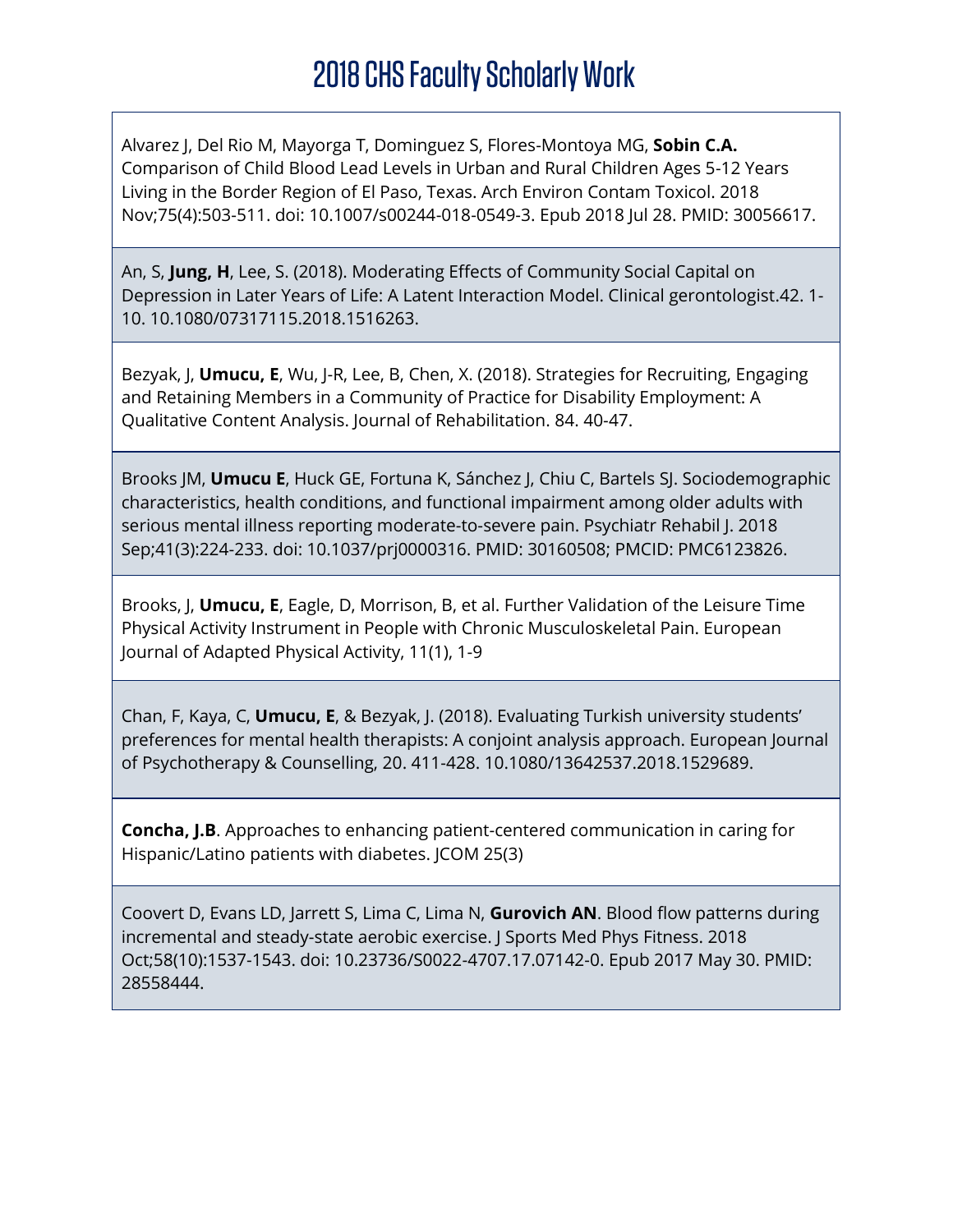**Duarte-Gardea MO**, Gonzales-Pacheco DM, Reader DM, Thomas AM, Wang SR, Gregory RP, Piemonte TA, Thompson KL, Moloney L. Academy of Nutrition and Dietetics Gestational Diabetes Evidence-Based Nutrition Practice Guideline. J Acad Nutr Diet. 2018 Sep;118(9):1719-1742. doi: 10.1016/j.jand.2018.03.014. Epub 2018 May 30. PMID: 29859757.

Dufek, Janet & Harry, John & **Eggleston, Jeff** & Hickman, Robbin. (2018). Walking Mechanics and Movement Pattern Variability in Monozygotic Twins with Autism Spectrum Disorder. Journal of Developmental and Physical Disabilities. 30. 10.1007/s10882-018-9620-2.

**Eggleston JD**, Harry JR, Dufek JS. Lower extremity joint stiffness during walking distinguishes children with and without autism. Hum Mov Sci. 2018 Dec;62:25-33. doi: 10.1016/j.humov.2018.09.003. Epub 2018 Sep 13. PMID: 30218847; PMCID: PMC6251740.

**Eggleston JD**, Landers MR, Bates BT, Nagelhout E, Dufek JS. Weighted Walking Influences Lower Extremity Coordination in Children on the Autism Spectrum. Percept Mot Skills. 2018 Dec; 125(6):1103-1122. doi: 10.1177/0031512518803178. Epub 2018 Oct 14. PMID: 30319016.

Fernández-Verdejo, R., **Bajpeyi, S**., Ravussin, E., & Galgani, J. E. (2018). Metabolic flexibility to lipid availability during exercise is enhanced in individuals with high insulin sensitivity. American journal of physiology. Endocrinology and metabolism, 315(4), E715– E722. https://doi.org/10.1152/ajpendo.00126.2018

Garrand, Kiersten PT, DPT; **Pechak, Celia PT, PhD, MPH**; Jimenez, Liliana PT, DPT; Gell, Nancy PT, PhD, MPH Survey of Disability Competence Teaching and Assessment Strategies in Physical Therapist Education, Journal of Physical Therapy Education: March 2018 - Volume 32 - Issue 1 - p 55-64. doi: 10.1097/JTE.0000000000000026

Gibson, Todd & **Summers, C**. (2018). A perceptual study of cross-language influence on vocal fry use in women exposed to two languages. International Journal of Bilingual Education and Bilingualism. 24. 1-13.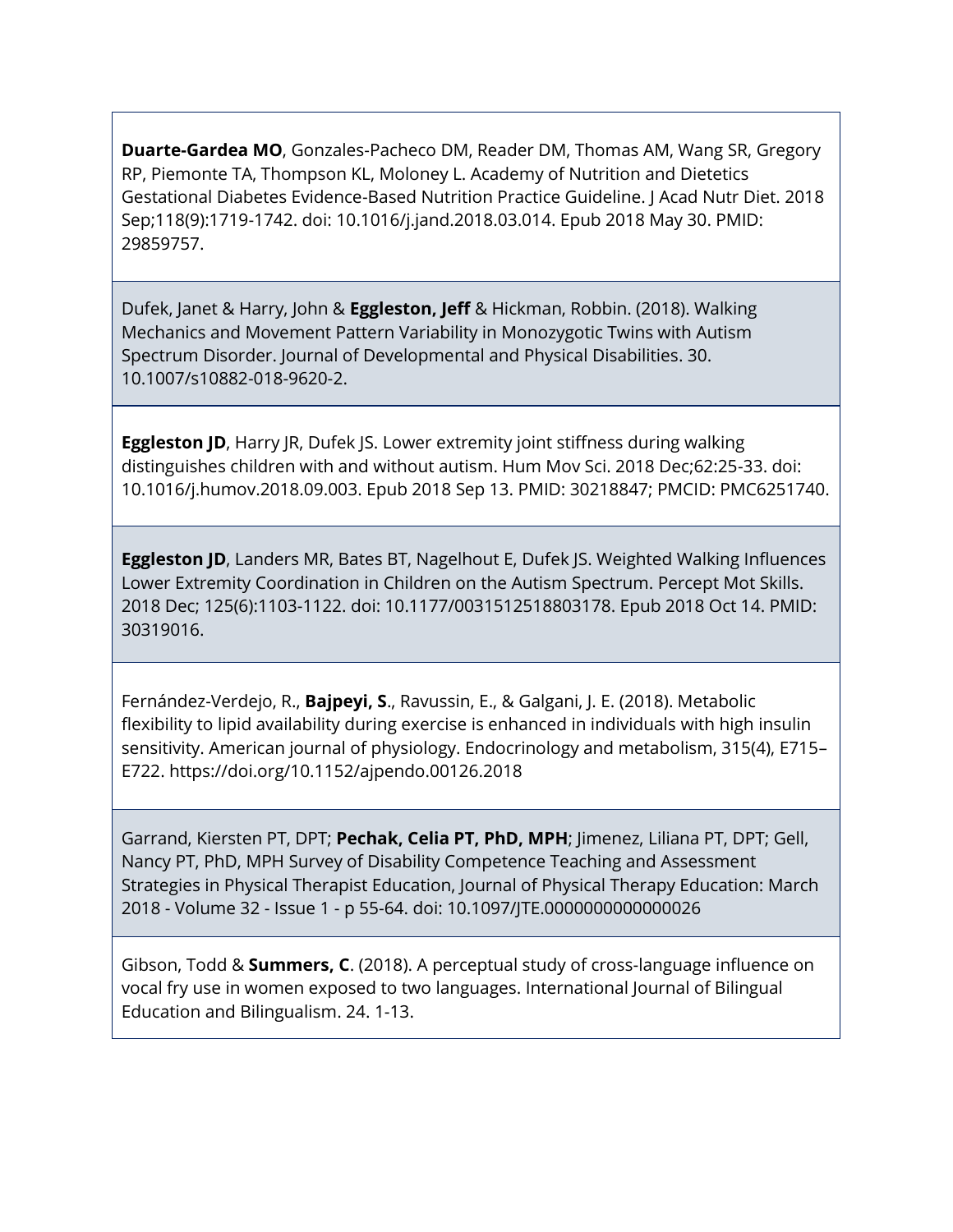Gibson, Todd & **Summers, Connie**. (2018). Polysyllabic shortening in speakers exposed to two languages. Bilingualism: Language and Cognition. 21. 1-8. 10.1017/S1366728918000068.

Gleason CE, Norton D, Anderson ED, Wahoske M, Washington DT, **Umucu E**, Koscik RL, Dowling NM, Johnson SC, Carlsson CM, Asthana S; Alzheimer's Disease Neuroimaging Initiative. Cognitive Variability Predicts Incident Alzheimer's Disease and Mild Cognitive Impairment Comparable to a Cerebrospinal Fluid Biomarker. J Alzheimers Dis. 2018;61(1):79-89. doi: 10.3233/JAD-170498. PMID: 29125485; PMCID: PMC5714663.

**Gurovich, Alvaro N. PT, PhD, FACSM1**; Heiser, Brittany MS2; Hayes, Chase MS2; Marshall, Emily MS2; Roath, Stephanie MS2; Kabous, Neil G. MD3 Clinical Markers of Exercise Intensity as a Surrogate for Blood Lactate Levels Only During Low-Intensity Exercise in Patients With Coronary Artery Disease, Cardiopulmonary Physical Therapy Journal: October 2018 - Volume 29 - Issue 4 - p 144-151. doi: 10.1097/CPT.0000000000000082

Hernandez Ochoa, TA, Gomez Bull, KG, **Ibarra-Mejia, G**, Vargas Salgado, MM, Maynez Guaderrama, A. Implementación de poka-yoke en herramental para disminución de PPMS en estacion de ensamble. CULCyT, 15(64), 57-63. ISSN:2007-0411

Huck GE, Finnicum C, Morrison B, Kaseroff A, **Umucu E**. Consumer perspectives on physical activity interventions within assertive community treatment programs. Psychiatr Rehabil J. 2018 Dec;41(4):312-318. doi: 10.1037/prj0000311. Epub 2018 Jul 12. PMID: 29999334.

Kalhapure, R.S., Bolla, P., **Dominguez, D.C.**, Dahal, A., Boddu, S., & Renukuntla, J. (2018). FSE-Ag complex NS: preparation and evaluation of antibacterial activity. IET nanobiotechnology, 12(6), 836–840. https://doi.org/10.1049/iet-nbt.2017.0284

Kim, Y, Lee, S, **Jung, H**, Jaime, J, & Cubbin, C. (2018). Is neighborhood poverty harmful to every child? Neighborhood poverty, family poverty, and internalizing and externalizing behaviors among young children. Journal of Community Psychology, 47. 10.1002/jcop.22140.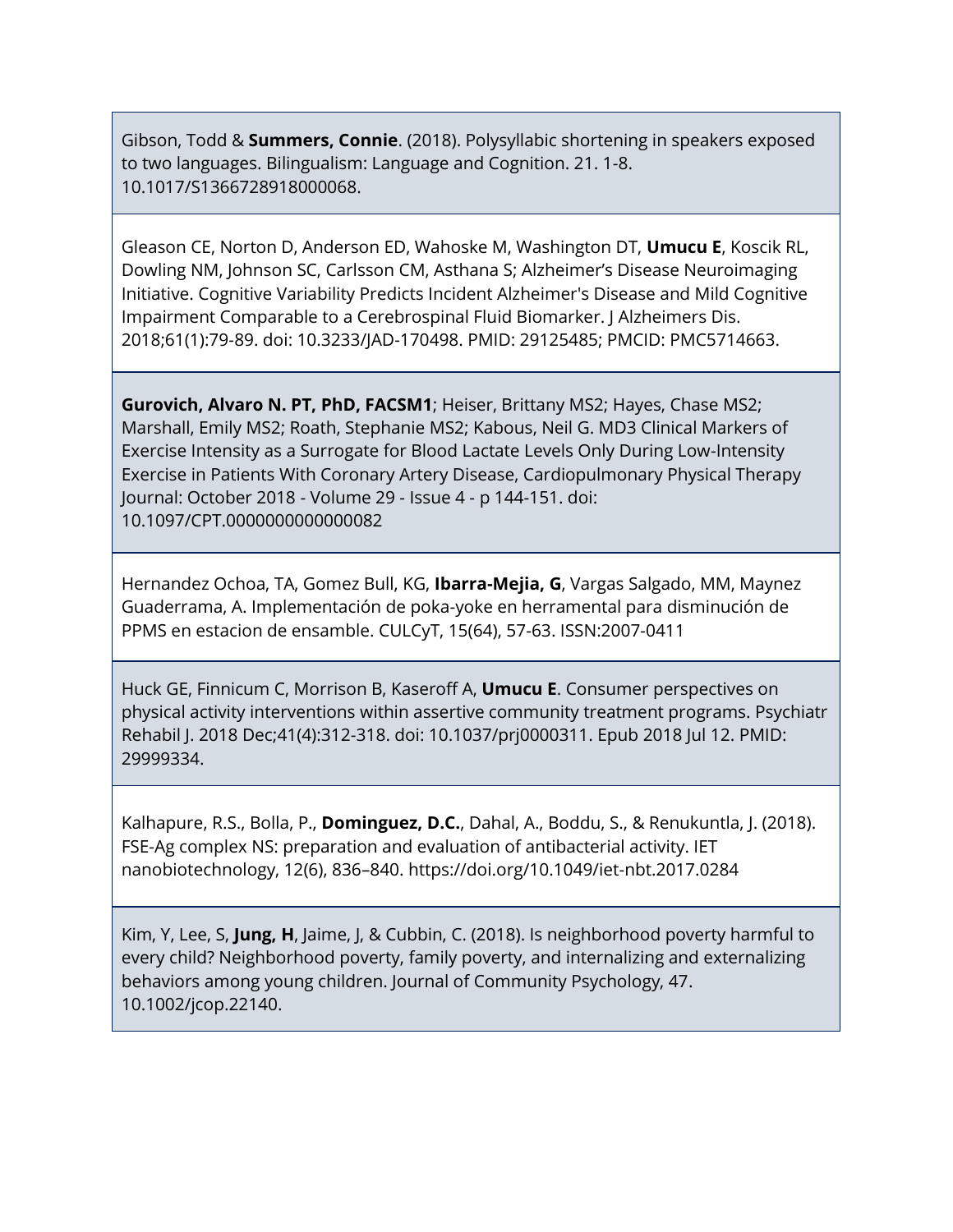Koelsch KA, Cavett J, Smith K, **Moore JS**, Lehoux SD, et al. Evidence of Alternative Modes of B Cell Activation Involving Acquired Fab Regions of N-Glycosylation in Antibody-Secreting Cells Infiltrating the Labial Salivary Glands of Patients With Sjögren's Syndrome. Arthritis Rheumatol. 2018 Jul;70(7):1102-1113. doi: 10.1002/art.40458. Epub 2018 May 11. PMID: 29457375; PMCID: PMC6019603.

**Loza O**, Alvarez CR, Peralta-Torres D. Healthcare and Social Services Providers Who Serve Sexual and Gender Minorities in a U.S.-Mexico Border City. J Immigr Minor Health. 2018 Dec; 20(6):1537-1540. doi: 10.1007/s10903-018-0688-7. PMID: 29335809.

Mezuk B, Thornton W, Sealy-Jefferson S, Montgomery J, Smith J, Lexima E, Mejia Ruiz MJ, **Concha JB**. Successfully Managing Diabetes in a Community Setting: Evidence From the YMCA of Greater Richmond Diabetes Control Program. Diabetes Educ. 2018 Aug;44(4):383-394. doi: 10.1177/0145721718784265. Epub 2018 Jun 26. PMID: 29944067.

**Moya, E, Chavez-Baray, S**, Martinez, O, Mattera, B, Adcox, C. Bridging the gap between micro and macro practice to address homelessness in the U.S.-Mexico Border region: Implications for practitioners and community stakeholders. Reflections Narratives of Professional Helping, 24 (1), 102-118

**Paat, Y-F**, Hope, T, **Zamora, H**, Lopez, LC, Salas, CM. Inside the lives of Mexican origin exconvicts: Pre- and post-incarceration. International Journal for Crime, Justice and Social Democracy, 7(4), 83‐99

Pape JL, Brismée JM, Sizer PS, Matthijs OC, **Browne KL**, Dewan BM, Sobczak S. Increased spinal height using propped slouched sitting postures: Innovative ways to rehydrate intervertebral discs. Appl Ergon. 2018 Jan; 66:9-17. doi: 10.1016/j.apergo.2017.07.016. Epub 2017 Aug 5. PMID: 28958435.

**Pechak C, Dillon L, Umucu E**. Improving Patient-Provider Communication: Evolution of a Tool to Assess Physical Therapist Students' Spanish-Language Proficiency. Health Commun. 2019 Nov;34(12):1433-1440. doi: 10.1080/10410236.2018.1495161. Epub 2018 Jul 10. PMID: 29989438.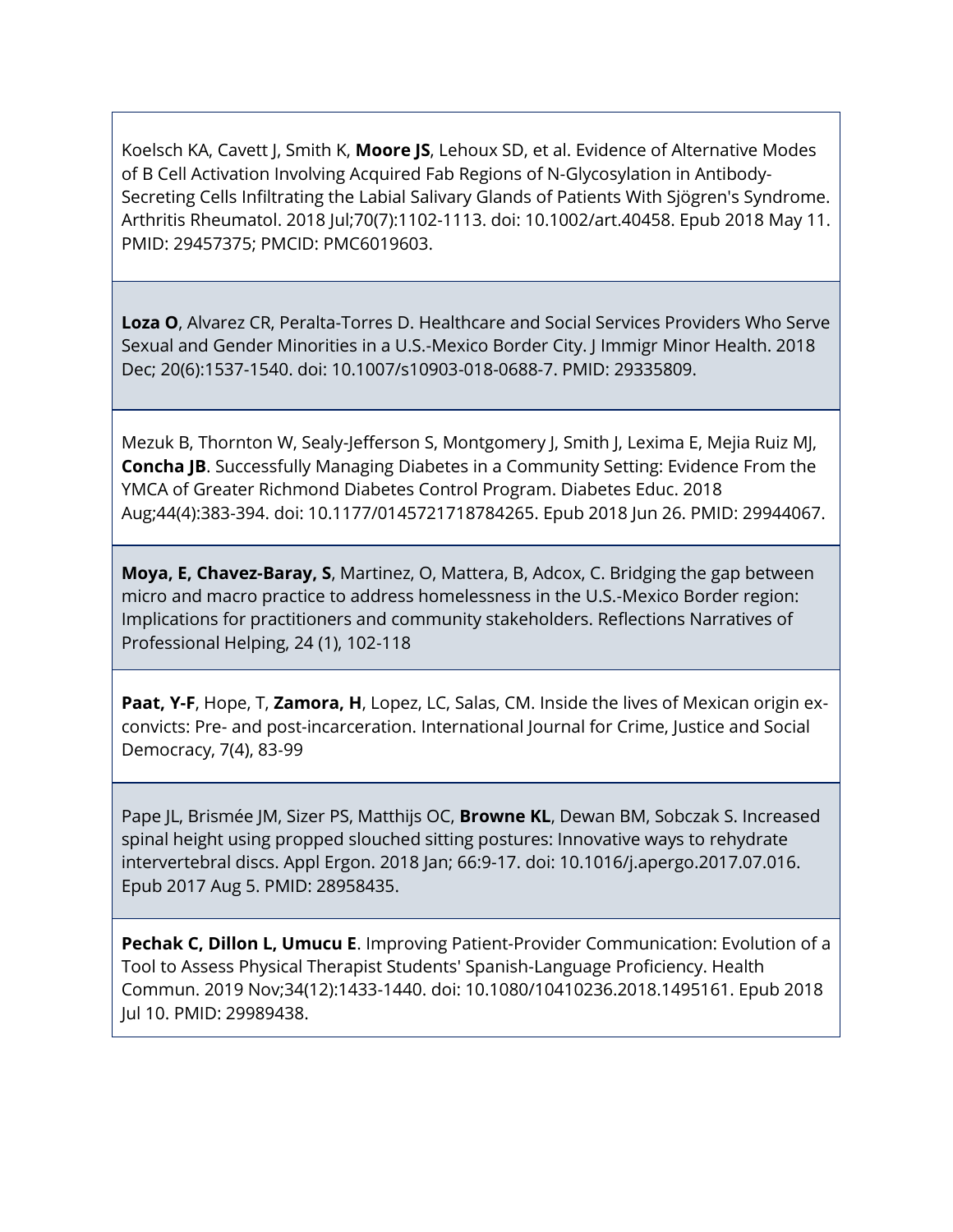**Pechak C**, **Summers C**, Schoen B, Padilla M, **Lara P**, Velasco J, Capshaw S. Development and Preliminary Assessment of Interprofessional Education Focused on Vulnerable Populations. J Allied Health. 2018 Fall;47(3):e75-e81. PMID: 30194834.

**Pechak C**, **Summers C**, Velasco J. Improved Knowledge Following an Interprofessional Interpreter-Use Training. J Allied Health. 2018 Fall;47(3):159-166. PMID: 30194821.

Pena Ayala, LE, Gomez Bull, KG, Vargas Salgado, MM, **Ibarra Mejia, G**., Maynez Guaderrama, AI. Determinación de rangos de movimiento del miembro superior en una muestra de estudiantes universitarios mexicanos. (Determination of Range of Motion for Upper Limbs in a Sample of Mexican University Students). Revista Ciencias de la Salud. Universidad del Rosario. 16. 64-74. ISSN-e: 2145-4507. ISSN: 16927273

Sajquim de Torres, M, **Lusk, M**. Factors promoting resilience among Mexican migrant women in the USA: Applying a positive deviance approach. Estudios Fronterizos, 19(2018), 1-20

Sophajaree, C., Sophajaree, S., Sophajaree, C., **Ibarra-Mejia, G**. Prevalence and Risk Factors of Low Back Pain Among School Teachers in Uttaradit and Phitsanulok Provinces. Nursing Journal, 44(4), 76-87. ISSN: 0125-5118. NLM ID: 9426121

Tansey, T.N., Smedema, S., **Umucu, E**., Iwanaga, K., Wu, J.-R., Cardoso, E. d. S., & Strauser, D. (2018). Assessing college life adjustment of students with disabilities: Application of the PERMA framework. Rehabilitation Counseling Bulletin, 61(3), 131–142. https://doi.org/10.1177/0034355217702136

Toledo FGS, Johannsen DL, Covington JD, **Bajpeyi S**, Goodpaster B, Conley KE, Ravussin E. Impact of prolonged overfeeding on skeletal muscle mitochondria in healthy individuals. Diabetologia. 2018 Feb;61(2):466-475. doi: 10.1007/s00125-017-4496-8. Epub 2017 Nov 17. PMID: 29150696; PMCID: PMC5770194.

**Umucu, E**., Brooks, J.M., Lee, B., Iwanaga, K., Wu, J.-R., Chen, A., & Chan, F. (2018). Measuring dispositional optimism in student Veterans: An item response theory analysis. Military Psychology, 30(6), 590–597. https://doi.org/10.1080/08995605.2018.1522161